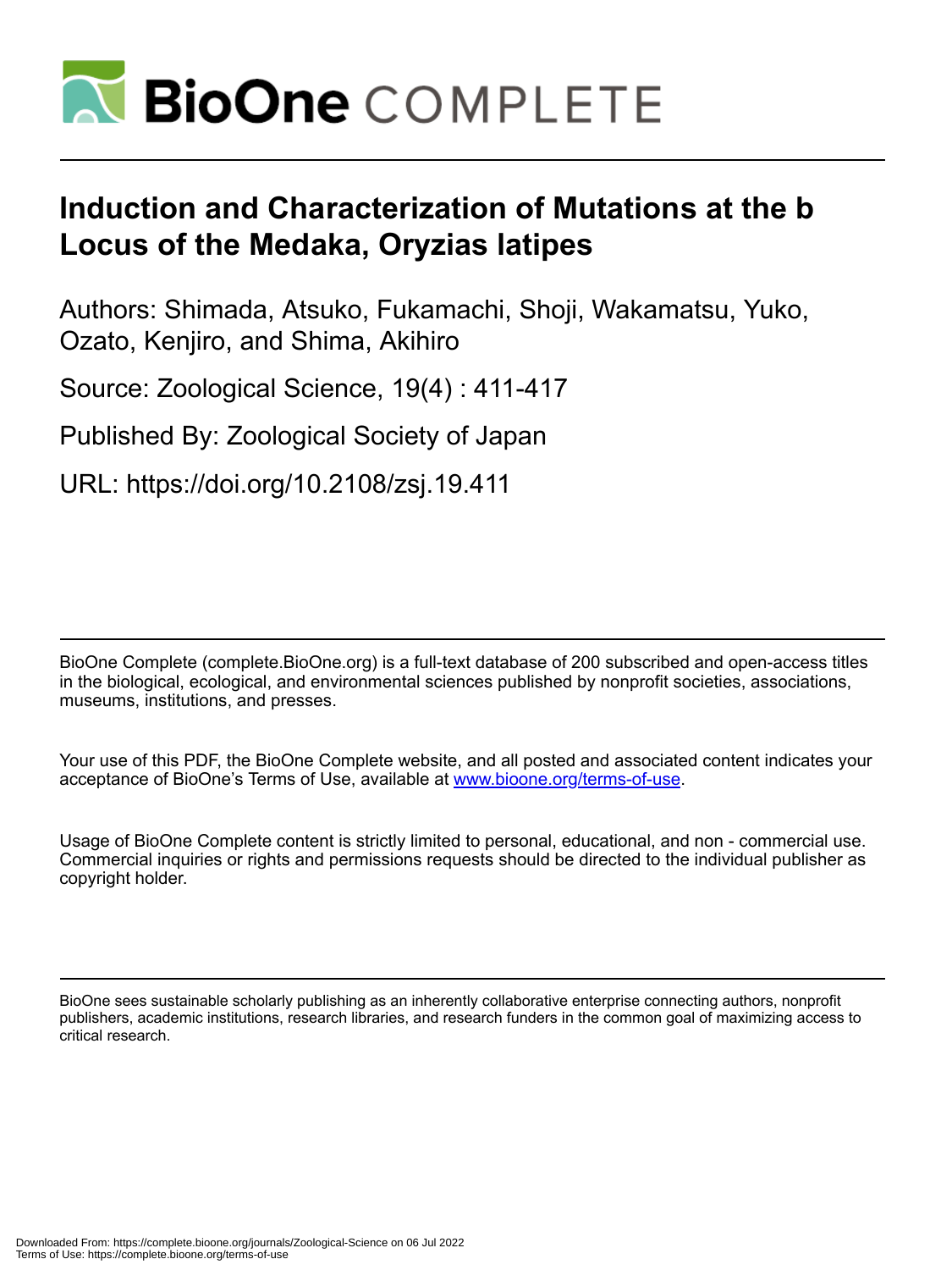# **Induction and characterization of mutations at the** *b* **locus of the medaka,** *Oryzias latipes*

Atsuko Shimada $^{1*}$  , Shoji Fukamachi<sup>2</sup>, Yuko Wakamatsu $^3$ , Kenjiro Ozato $^3$ and Akihiro Shima<sup>1,2</sup>

1 *Department of Biological Sciences, School of Science, University of Tokyo, Hongo 7-3-1, Bunkyo-ku, Tokyo 113-0033, Japan*

2 *Department of Integrated Biosciences, Graduate School of Frontier Sciences, University of Tokyo, Kashiwanoha, 5-1-5, Kashiwa, Chiba 277-8562, Japan* 3 *Laboratory of Freshwater Fish Stocks, Bioscience Center, Nagoya University, Chikusa-ku, Nagoya 461-8601, Japan*

**ABSTRACT**—The *b* locus is one of the most familiar pigmentation loci in the medaka, but its biochemical function is still unknown. Here we report induction of new mutations at the *b* locus by radiation and ENU. We also characterized all these mutations and previously isolated spontaneous ones on the phenotypic basis. Unexpectively, all the 18 induced mutations reduced melanin contents in both eyes and skin correlatively, although degree of reduction was varied from mutations to mutations. Moreover, presumed null mutants ( $b^{88}$ ,  $b^{98}$ ,  $b^{62}$ ,  $b^{d3}$ ,  $b^{d6}$ ,  $b^{g13}$ ,  $b^{g19}$ ,  $b^{g24}$ ) had slightly melanized (dark red) eyes. These results suggest that the *b*-locus product plays an important but not a critical role in melanogenesis. The spontaneous mutants were divided into two types: one (*b<sup>dl2</sup>, b<sup>dl3</sup>,* and *b*<sup>p</sup>) had similarities with the induced mutants in that they had slightly colored eyes and skin, the other (*b<sup>v</sup>, B<sup>'</sup>, b<sup>d',</sup> b<sup>d/1</sup>, and b*) exhibited normally black eyes but lightly colored skin. The present study supports our recent results (Fukamachi et al., 2001) that mutational changes were found in the coding region of the *b* gene in some of the mutants which reduced both eyes and skin melanogenesis, while the mutational change for the *b* allele could not be found there. We speculate that the *b<sup>v</sup>*, *B*<sup>*,*</sup>, *b<sup>d</sup>*, *b<sup>d/</sup>*, and *b* alleles might arise by the mutations in the regulatory region for skin melanogenesis.

**Key words**: medaka, *b* locus, induced mutations, melanogenesis, specific-locus test

# **INTRODUCTION**

In the last decade, a number of pigmentation genes in mammals have been cloned and their role in biological pathways have been elucidated (Jackson, 1994). However, studies for pigmentation in lower vertebrates, which have four kinds of pigment cells, leucophores, xanthophores, iridophores and melanophores, have not yet progressed very much. In the medaka, about 70 spontaneous pigmentation mutants have been isolated from wild populations and fish farms (Yamamoto, 1975; Tomita, 1989). Thus, the medaka is a good material for studying pigmentation in lower vertebrates.

The *b* locus is one of the most familiar pigmentation loci in the medaka. The phenotype of the *b* mutant, which is so

\* Corresponding author: Tel. +81-3-5841-4443; FAX. +81-3-5802-2911. E-mail: kirita@biol.s.u-tokyo.ac.jp called orange-red variety or "Himedaka," has been well documented; the homozygous *b* fish have slightly melanized skin but normally melanized retinal pigment epithelium and choroidal melanophores in the eyes (Hirose and Matsumoto, 1992). Efforts to elucidate biochemical function of the *b* locus have been made for many years (Tomita and Hishida, 1961; Hishida *et al*., 1961; Sugimoto *et al.,* 1985; Hirose and Matsumoto, 1992), but it still remained unknown. Inagaki *et al*.(1994) showed that the skin of the *b* mutant expressed normal tyrosinase mRNA. In addition, Hyodo-Taguchi *et al.* (1997) documented that transgene of the mouse tyrosinase could not rescue the *b* phenotype. These two studies indicated that the *b* locus does not encode, at least, tyrosinase gene. Tomita (1989) reported eight other spontaneous alleles of the *b* locus, but they are not yet characterized in detail.

During the course of the specific-locus test experiments, where males were treated with radiation or ENU (ethylnitrosourea) then mated to tester females homozygous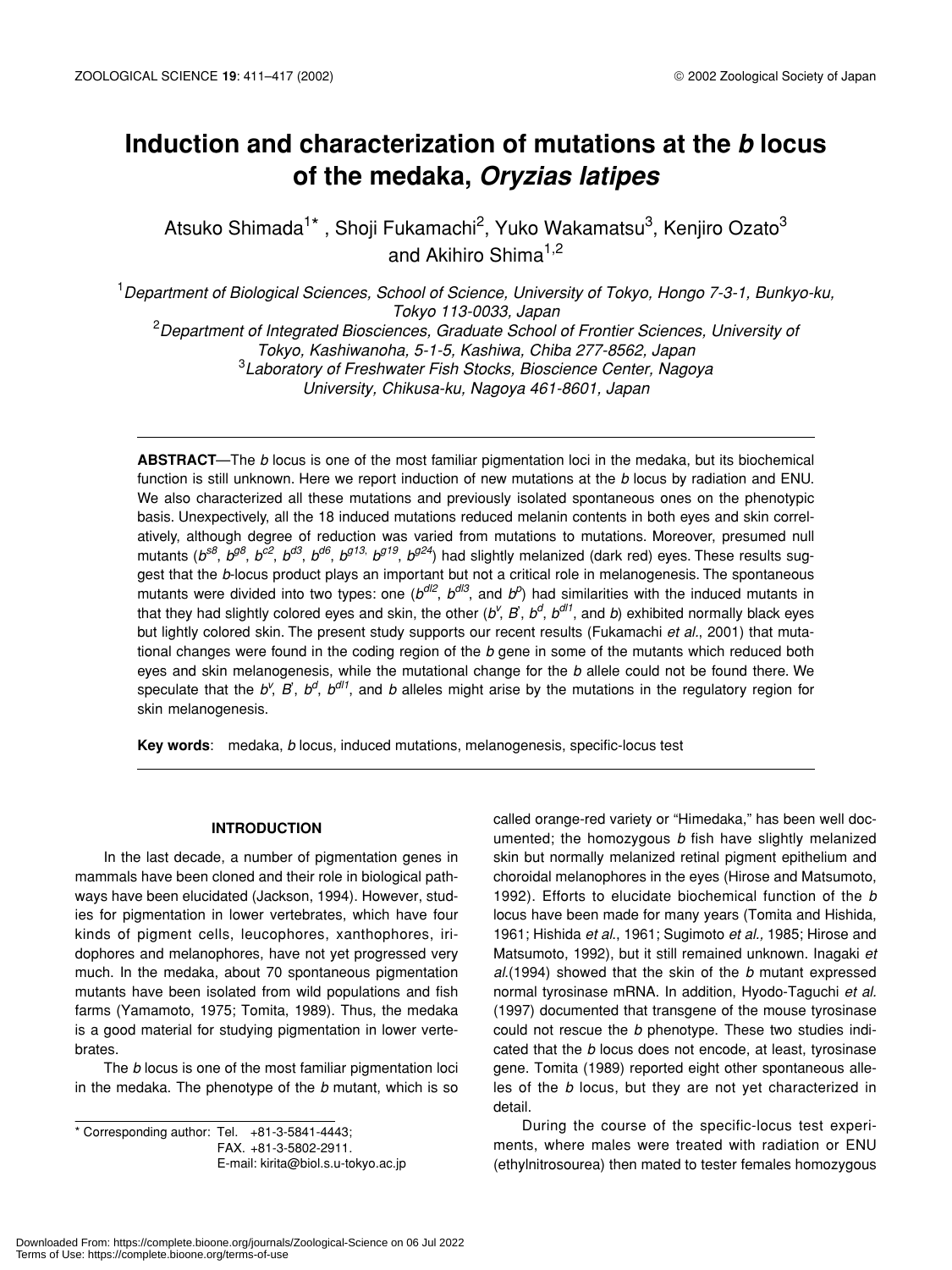**Table 1.** Viability of the primary and homozygous induced mutants at the *b* locus.

| Mutagen        | Treated                  | Observed <sup>a</sup> | Primary mutant $(b/b^*)$ |                 |         |         | Homozygote $(b^*/b^*)$ |        |        |
|----------------|--------------------------|-----------------------|--------------------------|-----------------|---------|---------|------------------------|--------|--------|
|                | male germ                |                       | TM <sup>b</sup>          | VM <sup>c</sup> | Matured | Matured | Observed               | Lethal | Viable |
|                | cells                    |                       |                          |                 |         | /TM     |                        |        |        |
|                |                          |                       |                          |                 |         | (%)     |                        |        |        |
| $\gamma$ -rays | Postmeiotic <sup>a</sup> | 108,337               | 521                      | 27              | 15      | 2.9     | 5                      | 3      | 2      |
|                | Premeiotice              | 261,060               | 100                      | 6               | 3       | 3.0     | 2                      |        |        |
| ENU            | Postmeiotic              | 36.264                | 20                       | 2               |         | 5.0     | <b>NE</b>              |        |        |
|                | Premeiotic               | 101.517               | 36                       | 30              | 30      | 83.0    | 15                     | 0      | 15     |

a. Number of F1 progeny obtained from the crosses between treated wildtype males and T3 females.

b. Total mutants: mutants detected during embryonic development.

c. Viable mutants: mutants which hatched and survived at least 4 days.

d. Sperm and spermatids

e. Spermatocytes and spermatogonia

NE; Not exaimined;

**Table 2.** Degree of melanization in the homozygous *b*-locus mutants relative to wildtype and albino (*i 1* /*i 1* ) fish by visual observation.

|                | Skin color<br>Allele |                                     |           | Eye           |                | <b>Skin</b> |                                  |                       |                                  |
|----------------|----------------------|-------------------------------------|-----------|---------------|----------------|-------------|----------------------------------|-----------------------|----------------------------------|
| Origin         | of primary           |                                     | Onset     | 4-day         | Adult          | Onset       | 4-day                            | Adult                 | Tyrosin                          |
|                | mutant               |                                     | (Stage)   | embryo        |                | (Stage)     | embryo                           |                       | reaction                         |
| Control        | Wildtype             | $b^\mathrm{+}$                      | 25        | $+++++$       | $+++++$        | 21          | $+++++$                          | $+++++$               | ND                               |
|                | Albino               | i <sup>1</sup>                      |           |               | -              |             |                                  | -                     | $\overline{\phantom{a}}^a$       |
| $\gamma$ -ray- | Orange-red           | $b^{\overline{s\overline{\theta}}}$ | 34        | -             | $\ddot{}$      | 38          | $\overline{\phantom{0}}$         | -                     | $+\overline{b}$                  |
| induced        |                      | $b^{s14}$                           | 34        |               | $\ddot{}$      | <b>ND</b>   | -                                | $\mathrm{+}-$         | $\begin{array}{c} + \end{array}$ |
|                |                      | $b^{g8}$                            | 34        |               | $\ddot{}$      | 38          |                                  |                       | $\ddot{}$                        |
| ENU-           | Intermediate         | $b^{g21}$                           | 25        | $^{++}$       | $+++++$        | 24          | $^{+++}$                         | $+++++$               | <b>ND</b>                        |
| induced        |                      | $b^{d4}$                            | 26        | $\ddot{}$     | $+++++$        | 26          | $^{++}$                          | $^{+++}$              | <b>ND</b>                        |
|                |                      | $h^{d2}$                            | 27        | $\ddot{}$     | $^{+++}$       | 27          | $^{++}$                          | $^{++}$               | <b>ND</b>                        |
|                |                      | $b^{t17}$                           | 27        | $\ddot{}$     | $^{+++}$       | 26          | $^{++}$                          | $^{++}$               | <b>ND</b>                        |
|                |                      | $b^{g12}$                           | 27        | $+$           | $^{+++}$       | 26          | $^{++}$                          | $^{++}$               | <b>ND</b>                        |
|                |                      | $b^{g15}$                           | 30        | $^{+-}$       | $^{+++}$       | 30          | $\ddot{}$                        | $^{++}$               | <b>ND</b>                        |
|                | Orange-red           | $b^{d8}$                            | <b>ND</b> | $^{+-}$       | $^{++}$        | <b>ND</b>   | $\ddot{}$                        | $\qquad \qquad +\! -$ | <b>ND</b>                        |
|                |                      | $b^{c1}$                            | 30        | $\mathrm{+}-$ | $^{++}$        | 34          | $\mathrm{+}-$                    | $^{+-}$               | $+$                              |
|                |                      | $b^{d5}$                            | 30        | $\mathrm{+}-$ | $\ddot{}$      | 34          | $^{+-}$                          | $^{+-}$               | <b>ND</b>                        |
|                |                      | $b^{c2}$                            | 34        |               | $\ddot{}$      | 38          |                                  |                       | $\begin{array}{c} + \end{array}$ |
|                |                      | $h^{d3}$                            | 34        |               | $\ddot{}$      | 38          |                                  |                       | $\ddot{}$                        |
|                |                      | $b^{d6}$                            | 34        |               | $\ddot{}$      | 38          |                                  |                       | $\ddot{}$                        |
|                |                      | $b^{g13}$                           | 34        |               | $\ddot{}$      | 38          |                                  |                       | $\ddot{}$                        |
|                |                      | $h^{g19}$                           | <b>ND</b> |               | $\ddot{}$      | <b>ND</b>   |                                  |                       | $\ddot{}$                        |
|                |                      | $b^{g24}$                           | <b>ND</b> |               | $\overline{+}$ | <b>ND</b>   |                                  | -                     | $\ddot{}$                        |
| Spontaneous    |                      | $b^{\vee}$                          | 25        | $+++++$       | $+++++$        | 23          | $^{+++}$                         | $***c$                | <b>ND</b>                        |
|                |                      | $\boldsymbol{B}$                    | 25        | $++++$        | $+++++$        | 27          | $\ddot{}$                        | $++^d$                | <b>ND</b>                        |
|                |                      | $b^d$                               | 25        | $++++$        | $+++++$        | 27          | $\begin{array}{c} + \end{array}$ | $^{+++}$              | <b>ND</b>                        |
|                |                      | $b^{d\!/\!1}$                       | 25        | $++++$        | $+++++$        | 27          | $\ddot{}$                        | $^{++}$               | <b>ND</b>                        |
|                |                      | $b^{d/2}$                           | 26        | $\ddot{}$     | $+++++$        | 27          | $\ddot{}$                        | $^{++}$               | <b>ND</b>                        |
|                |                      | $b^{d/3}$                           | 26        | $+$           | $+++++$        | 27          | $\begin{array}{c} + \end{array}$ | $^{++}$               | <b>ND</b>                        |
|                |                      | b                                   | 25        | $++++$        | $+++++$        | 27          | $\ddot{}$                        | $^{+}$                | $\begin{array}{c} + \end{array}$ |
|                |                      | $b^p$                               | 27        | $\ddot{}$     | $^{++}$        | 27          | $\begin{array}{c} + \end{array}$ | $^{+-}$               | $+$                              |

Eyes: ++++, degree of melanization could not be distinguished from wild-type; +++, slightly lighter than wild-type; ++, ligher than wild-type; +, slightly melanized; +–, very slightly melanized; –, not melanized. These criteria were confirmed by melanin content of eyeballs in some of the mutants (see Fig. 3).

Skin: ++++, degree of melanization could not be distinguished from wild-type; +++, slightly lighter than wild-type (aggregated melanophores on the scale had the same color as the wild-type); ++, ligher than wild-type; (aggregated melanophores on the scale showed slightly lighter than wild-type); +, slightly melanized; (aggregated melanophores showed light color); +–, very slightly melanized (aggregated melanophores showed slightly melanized color); –, not melanized (aggregated melanophores had no color).

a. Melanin was not observable at all.

b. Melanin was observable (degree of melanization was not shown).

c. Black skin on the back.

d. Variegated.

ND, Not determined.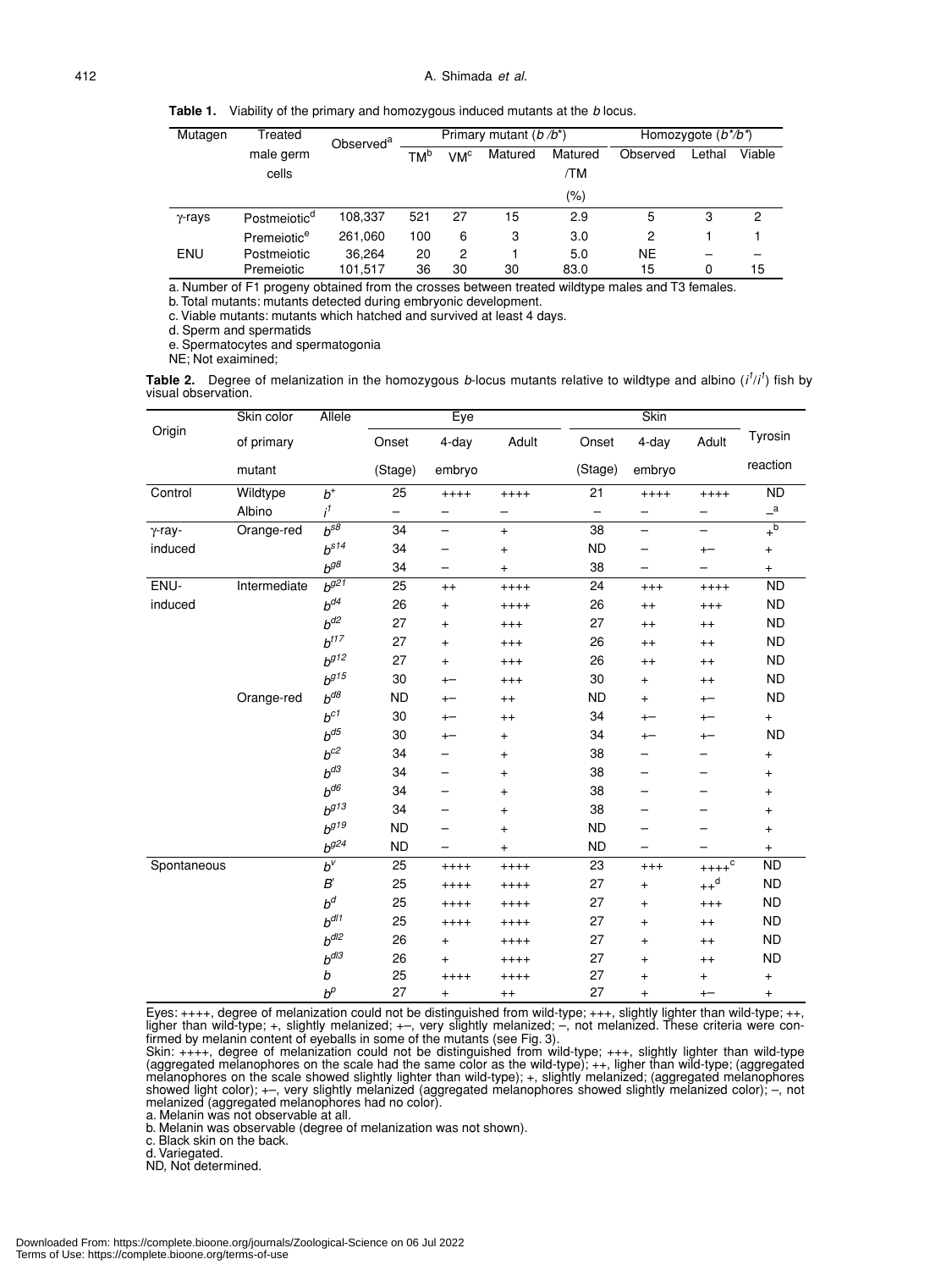for the recessive alleles of the *b, lf,* and *gu* loci (Shima and Shimada, 1991; Shimada and Shima, 1998), many induced mutations at the *b* locus were generated. We thought that analysis of phenotypes of the induced mutations, including presumed null ones, is indispensable for prediction of the function of the *b* gene. We also thought that these mutants were very useful for cloning of the gene. Indeed, we have recently succeeded in identifying the cDNA of the *b* gene by utilizing these induced mutants (Fukamachi *et al*., 2001) and shown that the gene encodes an unknown transporter protein. Here we report induction of novel alleles of the *b* locus by radiation and ENU, and, in addition, analyze phenotypic characteristics of all the induced and already isolated spontanoues mutants in order to speculate a possible role of the *b* gene in melanogenesis.

# **MATERIALS AND METHODS**

#### **Induction of mutations**

Adult males to be mutagenized were obtained from our wild population stocks, Sakura (stock #20), originally collected at Sakura, Chiba Prefecture (Shima *et al*., 1985). They were exposed in water to  $\gamma$ -rays (0.3–95 cGy) from a 80TBq  $^{137}$ Cs source of University of Tokyo, or treated with 0.5 and 1.0 mM of ENU for 2 hr at 27°C. After treatment, the males were mated with non-treated female tester stock, T3 (*b/b; lf/lf; gu/gu*) (Shimada and Shima, 1988). The resulting F1 embryos were incubated in 96-well microtiter plates. The primary *b*-locus mutants with light colored skin (*b/b\**; *b\** represents induced mutant alleles with any type of genetic change that results in a full or partial loss of *b*-locus function) were detected at 6 day after fertilization (total mutants: TM). Among them, hatched viable ones (viable mutants: VM) were reared to adults. All the fish and embryos were cultured at 27±2°C under 14 hr light/10-hr dark cycle.

#### **Mating scheme to establish the homozygous induced mutants**

The primary mutants (*b/b\**) were crossed with the T3 stock (*b/ b*) which was used as a tester in the specific-locus test. In the case the primary mutants had orange-red skin, each of the resulting F1 progeny was mated with  $b^{\rho}/b^{\rho}$  fish in order to check whether it was a carrier (*b/b\**) or not a carrier (*b/b*) of an induced mutation. [The *bp /bp* fish had light colored eye. If an F1 progeny was a carrier (*b/ b\**), about half of the F2 progeny showed light colored eye (*b\*/b<sup>p</sup>* ), and the remaining ones showed black eyes (*b/b<sup>p</sup>* ). If an F1 progeny was not a carrier (*b/b*), then all the F2 progeny showed black eyes (*b/b<sup>p</sup>* ).] In the case skin of the primary mutants was darker than orange-red, dark colored F1 progeny were considered as the carriers. The carriers thus obtained were then crossed with each other to establish homozygous mutant fish (*b\*/b\**).

The homozygous induced mutants,  $b^{g\beta}$ ,  $b^{g21}$ ,  $b^{d4}$ ,  $b^{d2}$ , and  $b^{c1}$ , sakura strain (*b*<sup>+</sup>), and the spontaneous mutants,  $b^{dl2}$  and  $b^{\rho}$  were further crossed twice with the inbred strain Hd-rR (*b/b*), followed by being established as homozygotes again. This process made the genetic background of the mutants more homogeneous with each other than among the original ones. The Hd-rR was served as a homozygote for the *b* allele.

#### **Estimation of melanin contents of eyes**

Newly hatched fry were fixed with 5% TCA (trichloroacetic acid) for 10 min. A pair of eyeballs was dissected out and used as materials. As for adults, fish in 22–25 mm in length were fixed with 5% TCA for 30 min. A pair of eyeballs was dissected out, lens and cornea were removed, and the remaining choroid and retinal layer were used as materials. The quantitative colorimetric method developed by Foster and Stamas (1956), modified by Whittaker (1963) was applied to measure the melanin content. Briefly, nonmelanic substances were removed by repeated extractions; three extractions with 5% TCA, two extractions with ether-ethanol (1:3), and one extraction with absolute ether. The dried extracted residue was dissolved in 0.5 M NaOH (100 µl for a pair of fry eyes, 500 µl for an adult eye), and boiled for 10 min. Optical density was measured at 400 nm. For fry, optical densities of albino  $(i^{1}/i^{1})$  eyes were subtracted from those of the specimens, followed by estimation of melanin amount (ng) from densities of pure synthetic melanin (Sigma). For adults, optical densities of the specimens were directly converted to the melanin amount.

#### **Estimation of skin melanization**

Degree of skin melanization was estimated by visual observation of embryonic and adult skin as well as melanophores on the scales of the adults. For the latter observation, three scales located between dorsal and lateral part of the body were picked up with tweezers and equilibrated in Ringer's solution (dispersed condition) and 0.1mM noradrenalin (aggregated condition).

#### **Tyrosinase reaction**

Six-day embryos or newly hatched fry were immersed with Yamamoto Ringer (100 parts of M/7.5 NaCl, 2 parts of M/7.5 KCl, and 2 parts of  $M/11$  CaCl<sub>2</sub>, adjusted pH 7.2 by N/10 NaHCO<sub>3</sub>), and then incubated in the reaction mixture (6 parts of 0.1% tyrosine  $+$ 0.04% NaHCO<sub>3</sub> in M/7.5 NaCl, 3 parts of M/10 phosphate buffer [pH7.3], and 1 part of M/10 iodoacetamide) for 24 hr at 37°C (Hishida *et al*., 1961).

**Fig. 1.** Four-day homozygous mutant embryos. A, wildtype; B, *bg21* (ENU-induced) ; C, *bd2*(ENU-induced); D, *bg8* (γ-ray-induced); E,  $b$  (spontaneous); F,  $i^1$  (shown as control).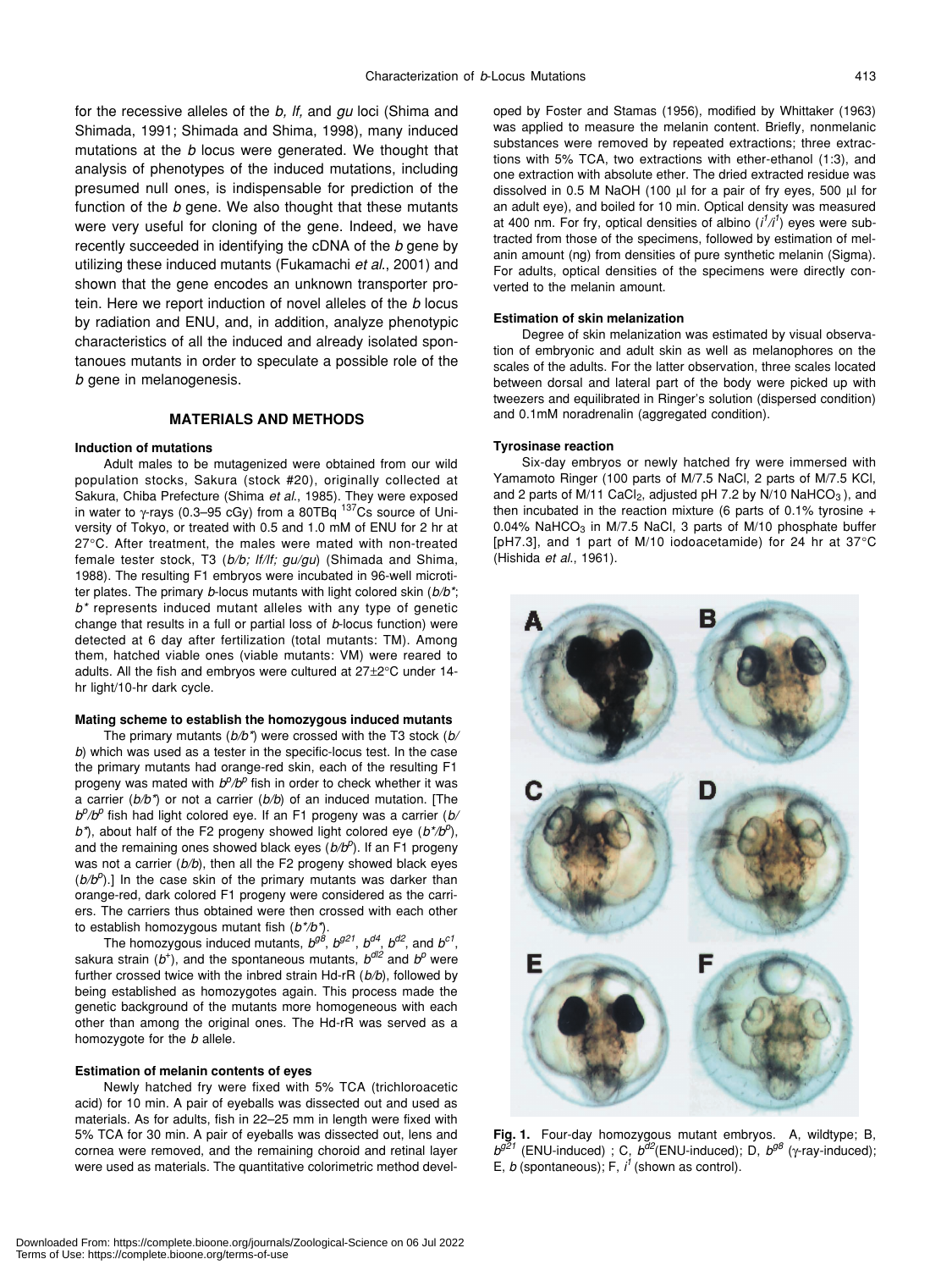# **RESULTS**

# **Yield of radiation- and ENU-induced mutations at the** *b* **locus**

We screened a total of 369,397 F1 progeny of γ-irradiated males and 137,781 F1 progeny from ENU-treated males, and then obtained 621 and 56 primary mutants (*b/ b\**), respectively. However, most of the primary mutants derived from ENU-treated postmeiotic cells and γ-irradiated post- and premeiotic cells died during embryonic development as well as after hatching. In a sharp contrast, 30 out of 36 primary mutants derived from ENU treated premeiotic cells grew to mature adults (Table 1).

Among the matured primary mutants, we randomly chose some and made them homozygous. In the seven homozygous mutants induced by γ-rays, three were viable, while four were lethal (one died at stage 20, two died at stage 25, and one died at stage 27). In contrast, all the homozygous mutants induced by ENU were found to be viable (Table 1).

The final yield of mutations (the number of homozygous viable mutations obtained / F1 progeny screened) were ~7  $\times$  10<sup>-5</sup> for *γ*-rays exposed at postmeiotic germ cell stage,  $\sim$ 6  $\times$  10<sup>-6</sup> for γ-rays exposed at premeiotic stage, and  $\sim$ 3  $\times$  10<sup>-4</sup> for ENU treated at premeiotic stage, respectively. From these results, it was indicated that treatment of premeiotic male germ cells with ENU was the most efficient way to obtain the new mutations at the *b* locus.

# **Phenotypic characterization of the** *b***-locus mutations**

We examined degree of melanization on eyes and skin of each induced homozygous mutant relative to wild-type and albino (*i 1 /i1* ) fish. We also examined for spontaneous mutants previously isolated, for comparison. Table 2 summarizes the results. Melanin deposition on the outer retinal layer (pigmented retina) of the wild-type eyes began to be recognized at around stage 25 (52 h at 26°C). However, in all the 18 induced mutants, onset of deposition was delayed, and melanin content was kept lower than those in the wildtype eyes even when they grew into adults (Figs. 1–3). Melanophores in skin of the wild-type fish began to appear on both yolk sac and lateral edge of the embryonic body at around stage 21 (36 h at 27°C). Like the eyes, mutant melanophores in the skin began to be observed with delay



**Fig. 2.** Adult homozygous mutants. A, wildtype; B, *bg21* (ENU-induced) ; C, *bd2*(ENU-induced); D, *bg8* (γ-ray-induced); E, *b* (spontaneous); F, *i <sup>1</sup>* (shown as control).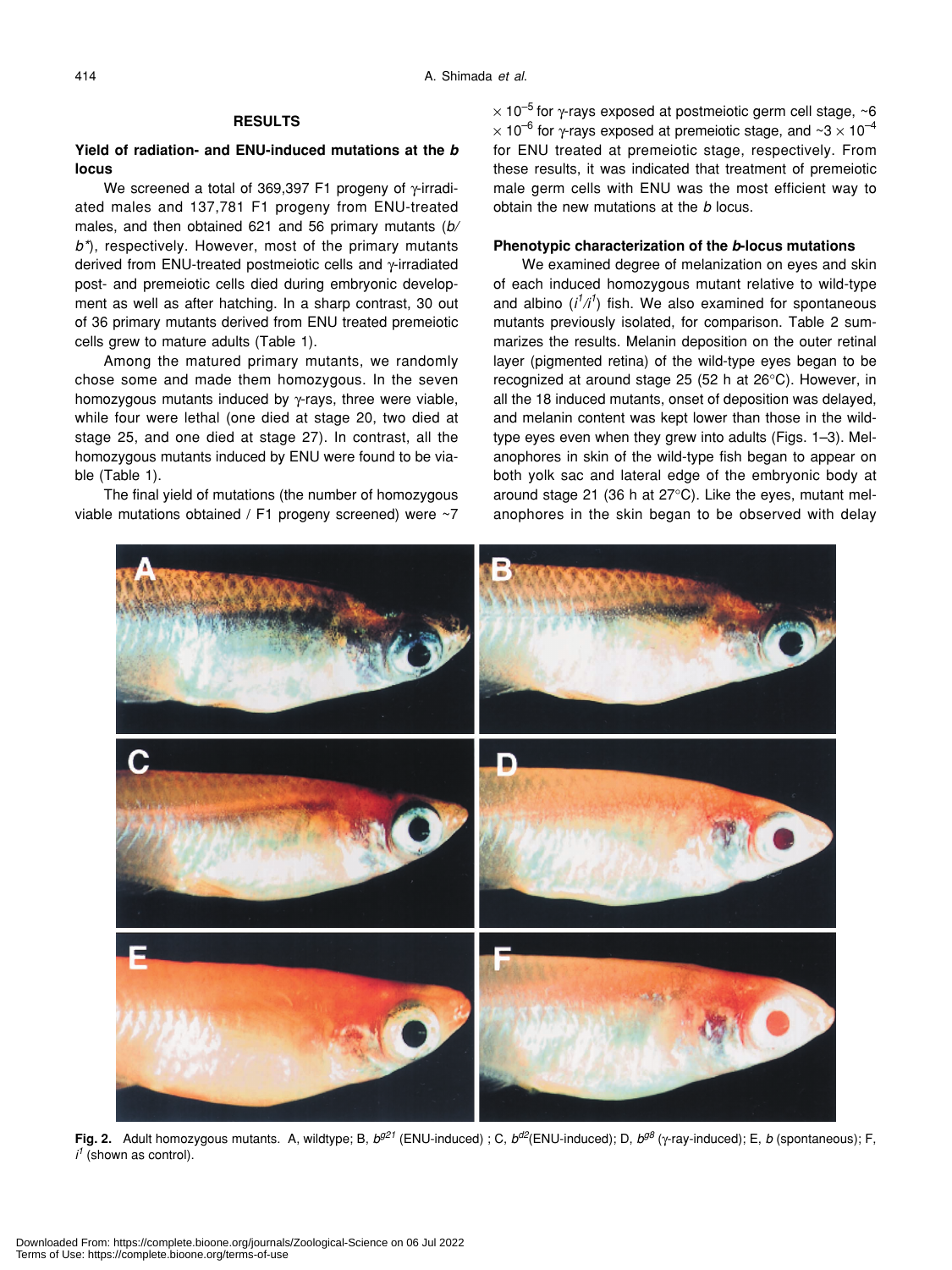(Table 2) and degree of melanization of the body was kept lower than wild-type throughout their life (Table 2, Figs. 1, 2). Fig. 4 shows an example of *bd2* melanophores on the scale. Under the dispersed conditions in Ringer's solution (Fig. 4B), color of melanophores was distinctly lighter than wild-type (Fig. 4A). On the other hand, under the aggregated conditions in 0.1 mM noradrenalin solution (Fig. 4D), color was slightly lighter than wild-type (Fig. 4C). Such degree of melanization was judged to be "++" in Table 2 (see the footnotes of Table 2). It is interesting to note that, in the individual mutant, degree of reduction of melanin content in the eyes and skin was strikingly correlated, although degree of reduction was varied from mutations to mutations (Table 2). We did not obtain any induced mutation that changed pattern of distribution of melanosomes nor melanophores. From these results, we infer that *b*-locus function



Fig. 3. Melanin content of the mutant eyes. (A) Fry, (B) Adult.  $b^{d4}$  and  $b^{d2}$ , ENU-induced;  $b^{g8}$ ,  $\gamma$ -ray-induced (gray column);  $b^{d/2}$ , b, and  $b^0$ , spontaneous (black column).



**Fig. 4.** Melanophores on scales of the wild-type (A, C) and *bd2* (B, D) fish. A and B, equilibrated in Ringer's solution; C and D, treated with 0.1 mM noradrenalin. m, melanophore; l, leucophore; x, xanthophore.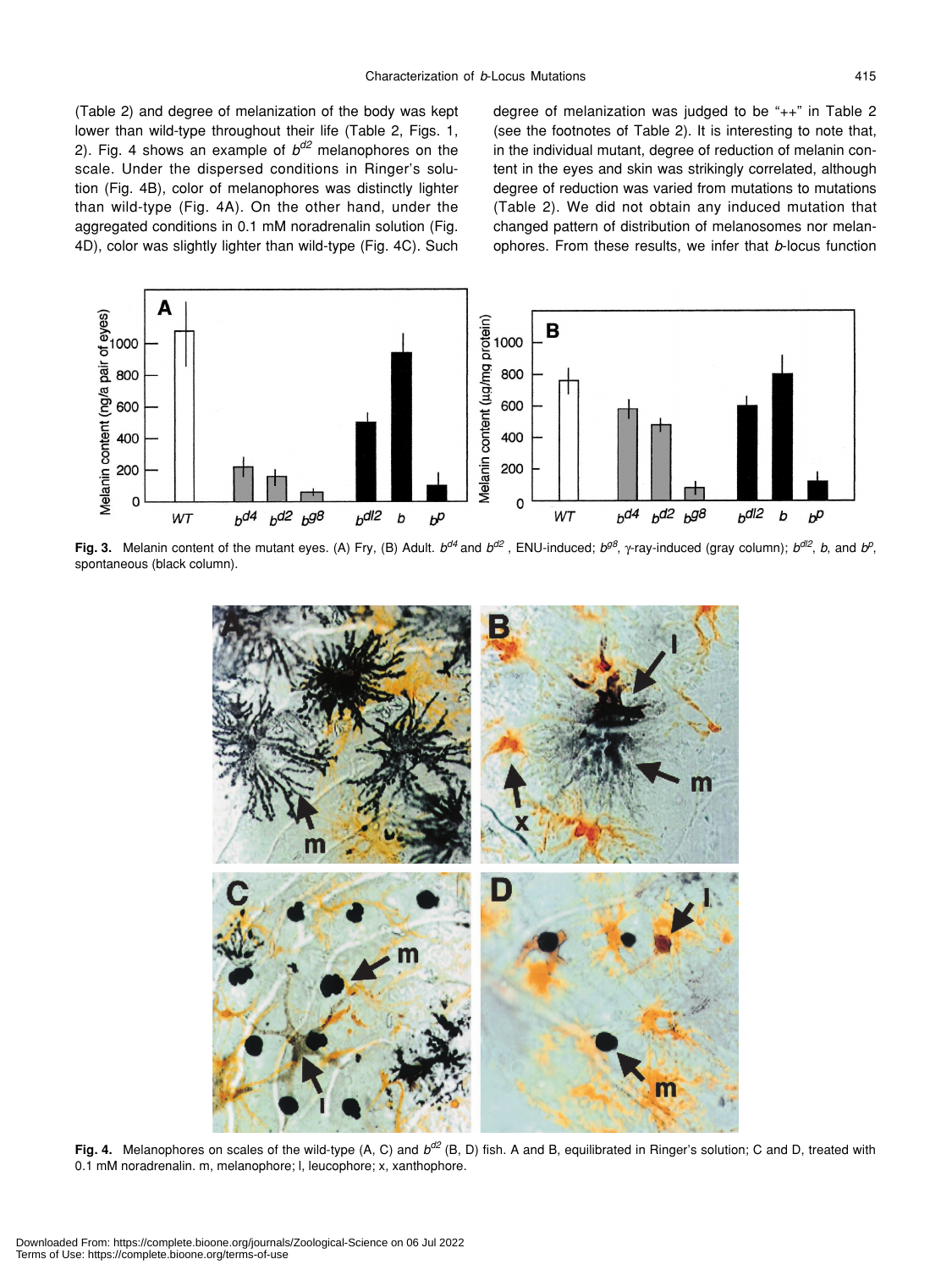might not be involved in regulation of melanosome movement nor differentiation of melanophores, but in melanogenesis itself.

The  $b^{88}$ ,  $b^{98}$  (γ-ray induced) and the  $b^{62}$ ,  $b^{d3}$ ,  $b^{d6}$ ,  $b^{g13}$ , *bg19*, *bg24* (ENU-induced) fish shared the severest phenotype (Table 2), suggesting they were null mutants. They looked like albino fish. However, they had slightly melanized (dark red) eyes (Figs. 1–3). Moreover, they showed positive tyrosinase activity (Table 2).

In contrast to the induced mutants, phenotypes of the spontaneous mutants were not simple. The b<sup>v</sup> fish had distinct black skin on the back. Melanophores of the *B'* fish exhibited variegated pattern. The skin of the *bd* fish turned darker as they grew. Most interestingly, while skin of the b<sup>v</sup>,  $B'$ ,  $b^{d}$ ,  $b^{d/1}$ , and *b* fish were lighter than the wild-type, melanization in their eyes appeared normal (Table 2, Fig. 3). However, the  $b^{dl2}$ ,  $b^{dl3}$ , and  $b^p$  fish had similarities with the induced mutants in that degree of hypomelanization in the eyes was correlated with that in the skin.

#### **DISCUSSION**

Unexpectedly, all the radiation- and ENU-induced mutations at the *b* locus reduced melanin content in both eyes and skin, whereas, five out of eight spontaneous mutations had no effect on melanization in the eyes. We have recently isolated the *b* gene by positional cloning method. It was shown that one radiation-induced (*bg8*) and four ENUinduced mutants (*bg21*, *bd4*, *bd2*, *bd8*) and spontaneous mutants,  $b^p$ , actuary had mutational changes in the ORF of the *b* gene. However, we failed to find any mutation in the cDNA from the *b* fish (Fukamachi *et al*., 2001). These results and the present phenotypic study suggest a schematic model for *b*-locus structure and the regions of the mutational changes: Mutations within a coding region might be responsible for hypomelanization in both eyes and skin of all the induced as well as three spontaneous mutations. On the other hand, mutations in a presumed regulatory region for skin melanogenesis might be responsible for the hypomelanization or variegated melanization in the skin but for normal black eyes of the *b<sup>v</sup>*, *B'*, *b<sup>d</sup>*, *b<sup>d/1</sup>*, and *b* spontaneous mutants. At any rate, this model could be verified only after mutational changes of the *b<sup>v</sup>*, *B'*, *b<sup>d</sup>*, *b<sup>d/1</sup>*, and *b* will be found in the regulatory region of the *b* locus.

We did not obtain any "*b* type" (black eyes and light colored skin) induced mutations (0/18), suggesting that the regulatory region for the skin melanophores, where the "*b* type" mutations are thought to be located, might be restricted within short DNA sequences relative to the coding region. However, five out of eight spontaneous mutations were "*b* type" (significantly higher proportion than 0/18 in the case of induced mutations). Furthermore, from the present results and the fact that the all the "*b* type" mutations  $(b^V, B', b^d)$ *bdl1*) were isolated from "Himedaka"(*b*) farms (Yamamoto, 1975), it is possible that these spontaneous mutations might not arise by independent rare mutational events but some sequential allelic changes from the *b* mutation like in the case of the mouse *agouti*-locus mutations, where the *blackand-tan* (*at* ) or the *white bellied agouti* (*Aw*) are suggested to be generated from the *nonagouti* (*a*) by homologous recombinations (Siracusa, 1994).

The presumed null mutants  $(b^{s8}, b^{g8}, b^{c2}, b^{d3}, b^{d6}, b^{g13}, b^{g13})$ *bg19*, *bg24*) had slightly melanized eyes. This indicates that the *b*-locus product is important for melanogenesis but does not play a key role like tyrosinase whose null mutants exhibit complete albinism. Our preliminary experiments indicated that excess addition of tyrosine into tyrosinase reaction medium always resulted in excess melanization of embryos or fry tested (data not shown). Taking account of the fact that the deduced B protein consists of 12 transmembrane domains (Fukamachi *et al.*, 2001), we would speculate that the *b*-locus function might relate tyrosine transportation whose gene has not yet been identified in vertebrates.

# **ACKNOWLEDGMENTS**

We would like to thank H. Tomita for providing the spontaneous mutants at the *b* locus. Our hearty thanks go to S. Takada, for help in fish care; and to H. Eguchi of the Research Centre for Nuclear Science and Engineering, University of Tokyo, for the use of the γ-ray irradiator. This work was partly supported by a Grantin-Aid for Scientific Research on Priority Areas (Area Number 813) from Ministry of Education, Science, Sports and Culture, Japan.

# **REFERENCES**

- Foster M R, Stamas T A (1956) In vivo studies of the effects of melanocyte population density on melanin formation. J Exp Zool 132: 1–23
- Fukamachi S, Shimada A, Shima A (2001) Mutations in the novel transporter protein B reduce melanin content in vertebrates. Nature Genet 28: 381–385
- Hirose E, Matsumoto J (1992) Deficiency of the gene B impairs differentiation of melanophores in the medaka fish, *Oryzias latipes*: Fine structure studies. Pigment Cell Res 6: 45–51
- Hishida T, Tomita H, Yamamoto T (1961) Melanin formation in color varieties of the medaka (*Oryzias latipes*). Embryologia 5: 335– 346
- Hyodo-Taguchi Y, Winkler C, Kurihara Y, Schartl A, Schartl M (1997) Phenotypic rescue of the albino mutation in the medakafish (*Oryzias latipes*) by a mouse tyrosinase transgene. Mech Dev 68 (1–2): 27–3
- Inagaki H, Bessho Y, Koga A, Hori H (1994) Expression of the tyrosinase-encoding gene in a colorless melanophore mutant of the medaka fish, *Oryzias latipes*. Gene 150: 319–324
- Jackson I J (1994) Molecular and developmental genetics of mouse coat color. Annu Rev Genet 28: 189–217
- Shima A, Shimada A (1991) Development of a possible nonmammalian test system for radiation-induced germ-cell mutagenesis using a fish, the Japanese medaka (*Oryzias latipes*). Proc Natl Acad Sci USA 88: 2545–2549
- Shima A, Shimada A, Komura J, Isa K, Naruse K, Sakaizumi N, Egami N (1985) The preservation and utilization of wild populations of the medaka, *Oryzias latipes*. Medaka 3: 1–4
- Shimada A, Shima A (1988) Establishment of a multiple recessive tester stock in the fish *Oryzias latipes*. Zool Sci 5: 897–900
- Shimada A, Shima A (1998) Combination of genomic DNA fingerprinting and the medaka specific-locus test system for studying